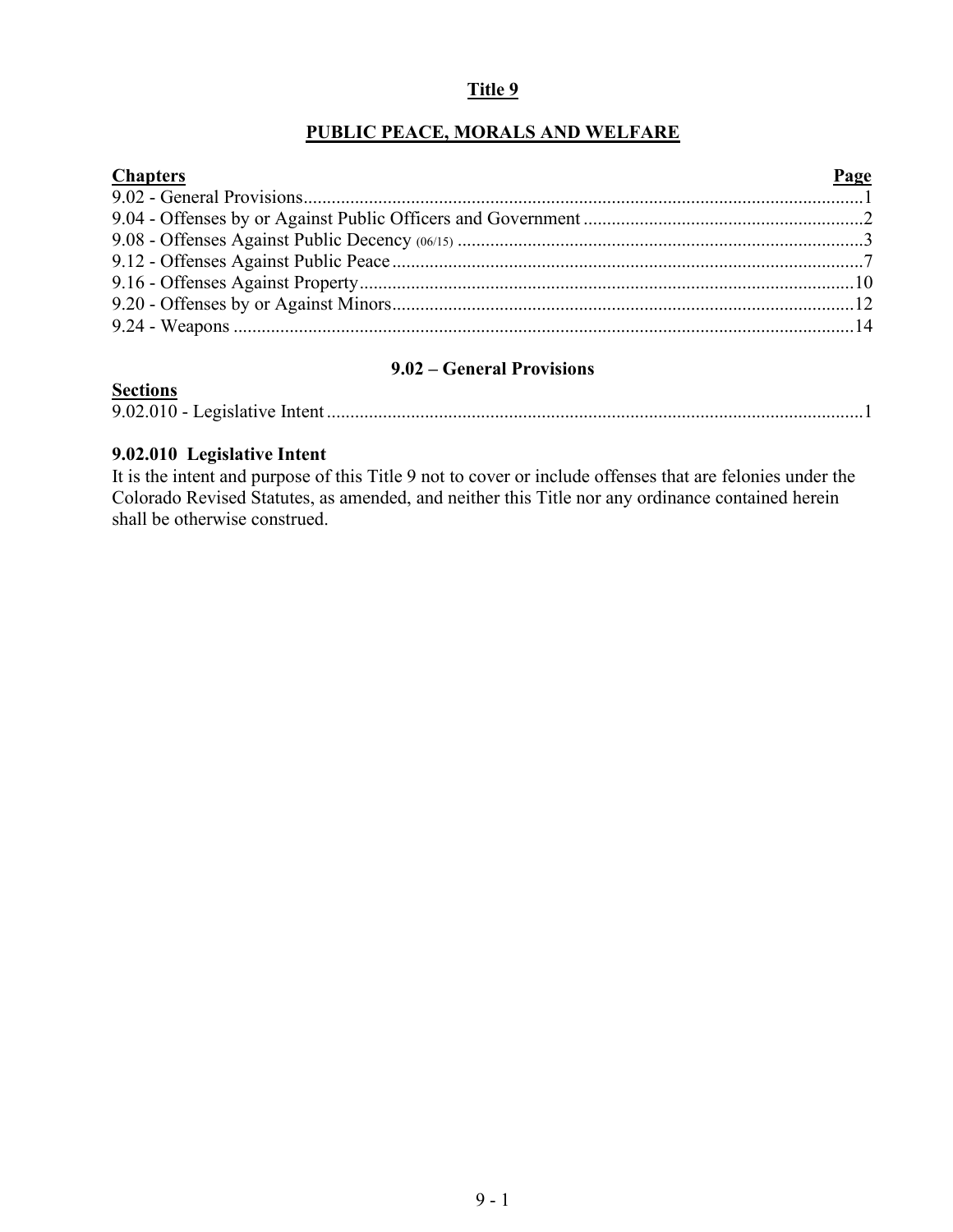## **9.04 - Offenses by or Against Public Officers and Government**

| <b>Sections</b> | Page |
|-----------------|------|
|                 |      |
|                 |      |

## **9.04.010 Mistreatment of police dogs.**

It is unlawful for any person willfully or maliciously to torture, harass, beat, kick, strike, mutilate, injure, disable or kill any dog used by the Police Department when such dog is being used in the performance of the functions or duties of the department, or unwarrantably to interfere with or meddle with any such dog while the dog is being used by the department, or with any officer or member of the department while the officer or member is using the dog in the performance of any of the functions or duties of the department, or of the officer or members. (Prior Code §11-2-3)

#### **9.04.200 Violation - Penalty.**

Any person who violates any provision of any section of this chapter commits an offense. Any person convicted of violation of any section of this chapter shall be punished as provided in Kremmling Municipal Code Section 1.16.010. (Ord. 535 §13, 2008)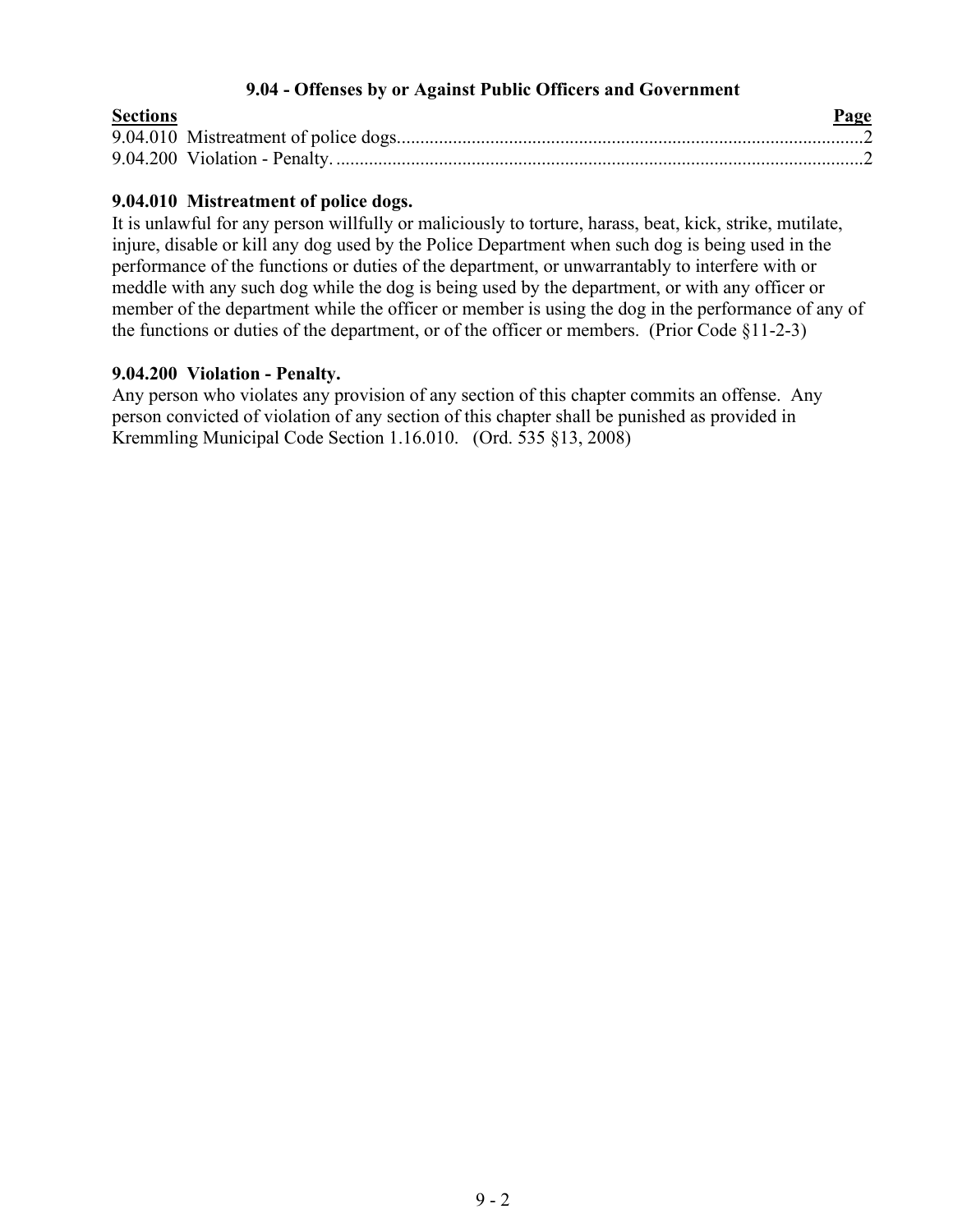# **9.08 - Offenses Against Public Decency**

<span id="page-2-0"></span>

| <b>Sections</b> | Page |
|-----------------|------|
|                 |      |
|                 |      |
|                 |      |
|                 |      |
|                 |      |
|                 |      |
|                 |      |
|                 |      |
|                 |      |
|                 |      |

# **9.08.010 Urinating in public.**

On any public property it is unlawful for any person to urinate or defecate except in a public restroom. (Ord. 535 §14, 2008; Prior Code §11-3-7)

# **9.08.020 Exhibition of sex organs.**

On any public property it is unlawful for any person to knowingly exhibit any sex organs, male or female, within the eyes of the public. (Ord. 535 §15, 2008; Prior Code §1-3-8)

# **9.08.030 Disorderly houses.**

No bawdy house, house of ill-fame, house of assignation or place for the practice of fornication or adultery, dance house, opium joint or common, ill-governed or disorderly house, shall be kept or maintained within the Town or within one mile beyond the outer boundaries of it, and any person who shall keep such house, or be an inmate thereof, or in any way connected with any such house, or shall contribute to its support, and every person who shall permit any tenement, building or premises in his possession or under his control to be used for any such purpose, and every person who shall permit any building or tenement which shall be used or occupied for any such purpose to stand upon any lot or parcel of ground within this Town, owned, held, possessed or controlled by him, either as agent or owner or otherwise, commits an offense. (Ord. 535 §16, 2008; Prior Code §11-3-9)

# **9.08.040 Gambling.**

A person risking any money, credit, deposit or other thing of value for gain contingent in whole or in part upon lot, chance, the operation of a gambling device, or the happening or outcome of an event, including a sporting event, over which the person taking a risk has no control, commits an offense, but does not include: (Ord. 535 §17, 2008; Ord. 340 §1, 1991; Prior Code §11-3-11)

- A. Bona fide contest of skill, speed, strength or endurance in which awards are made only to entrants or the owners of entries; or
- B. Bona fide business transactions which are valid under the law of contracts; or
- C. Other acts or transactions expressly authorized by law, now or after the effective date of the ordinance codified in this section; or
- D. Any game, wager or transaction which is incidental to a bona fide social relationship, is participated in by natural persons only, and in which no person is participating, directly or indirectly, in professional gambling.

(Ord. 340 §1, 1991; Prior Code §11-3-11)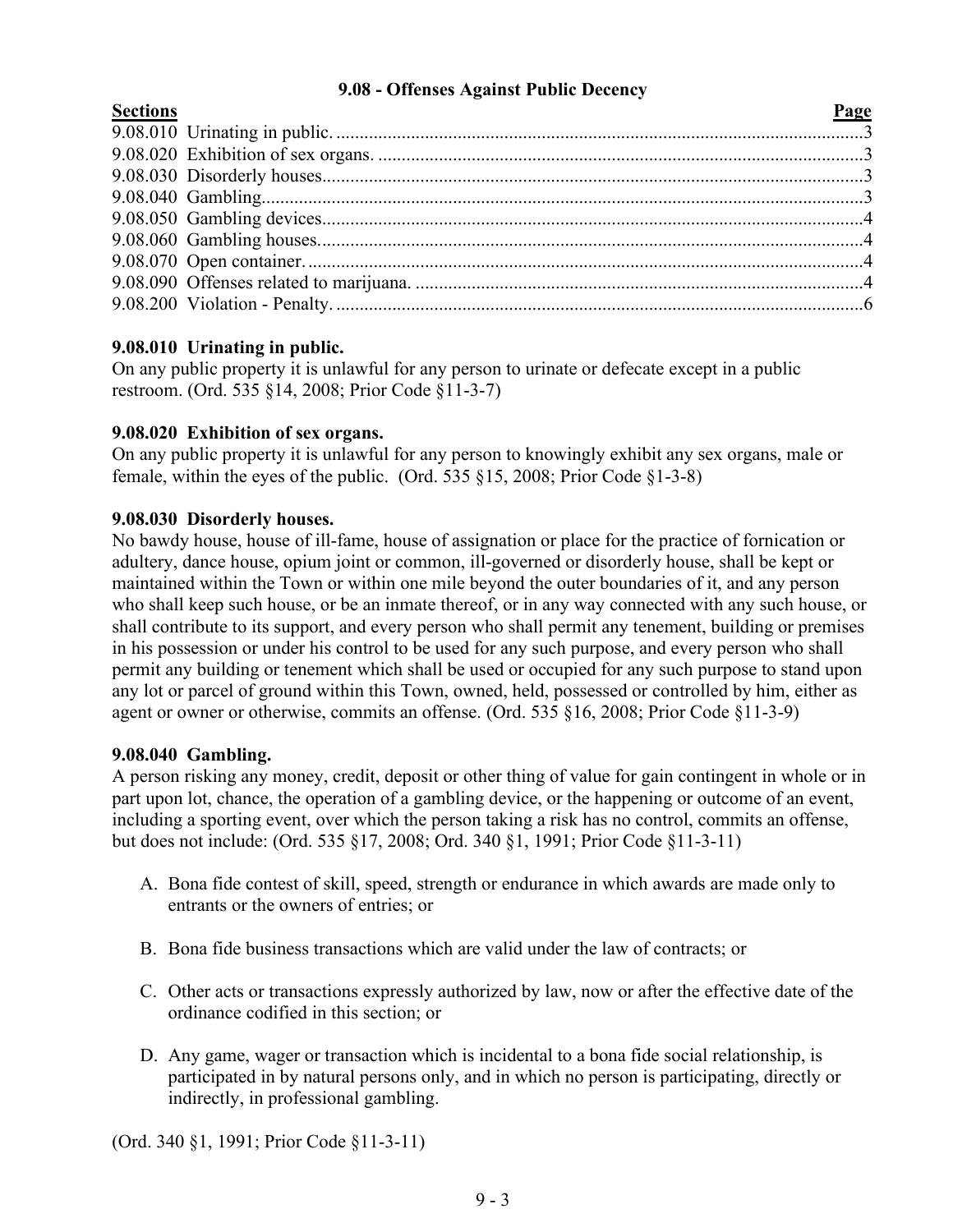# **9.08.050 Gambling devices.**

No person shall operate any device, machine, paraphernalia or equipment that is used or usable in the playing phases of any professional gambling activity, whether that activity consists of gambling between persons or gambling by a person involving the playing of a machine. (Ord. 340 §2, 1991; Prior Code §11-3-12)

## **9.08.060 Gambling houses.**

No person shall keep any building, room, enclosure, vehicle, vessel or other place, whether open or enclosed used or intended to be used for professional gambling. In the application of this section, any place where a gambling device is found is presumed to be intended to be used for professional gambling. (Ord. 340 §3, 1991; Prior Code §11-3-13)

### **9.08.070 Open container.**

- A. It is unlawful for any person to possess, consume or have under his control, whether such possession or control is actual or constructive, any fermented malt beverage (3.2% or less alcohol by weight) or malt, vinous, or spirituous liquors in any public place including public streets, alleys, roads or highways or upon property owned by the Town in any container of any kind that is not sealed or the seal of which is broken. (Ord. 561 §1, 2009)
- B. Nothing in this section shall prohibit the drinking or having of open containers of malt, vinous, or spirituous liquors beverages in public areas when the Board of Trustees shall have issued a permit therefor pursuant to C.R.S. § 12-48-101, et seq. (Ord. 561 §1, 2009)

### **9.08.090 Offenses related to marijuana.**

A. Definitions. For the purpose of this Section, the following terms shall have the following meanings:

- 1. "Colorado Medical Marijuana Code" means Article 43.3 of Title 12 of the Colorado Revised Statutes, as the same may from time to time be amended.
- 2. "Marijuana" means all parts of the plant of the genus cannabis whether growing or not, the seeds thereof, the resin extracted from any part of the plant, the every compound, manufacture, salt, derivative, mixture, or preparation of the plant, its seeds, or its resin, including marijuana concentrate. "Marijuana" does not include industrial hemp, nor does it include fiber produced from the stalks, oil, or cake made from seeds of the plant, sterilized seed of the plant that is incapable of germinations, or the weight of any other ingredient combined with marijuana to prepare topical or oral administrations, food, drink, or other product.
- 3. "Marijuana Accessories" means any equipment, products, or materials of any kind that are used, intended for use, or designed for use in the planting, propagating, cultivating, growing, harvesting, composting, manufacturing, compounding, converting, producing, processing, preparing, testing, analyzing, packing, repackaging, storing, vaporizing, or containing marijuana, or for ingesting, inhaling, or otherwise introducing marijuana into the human body.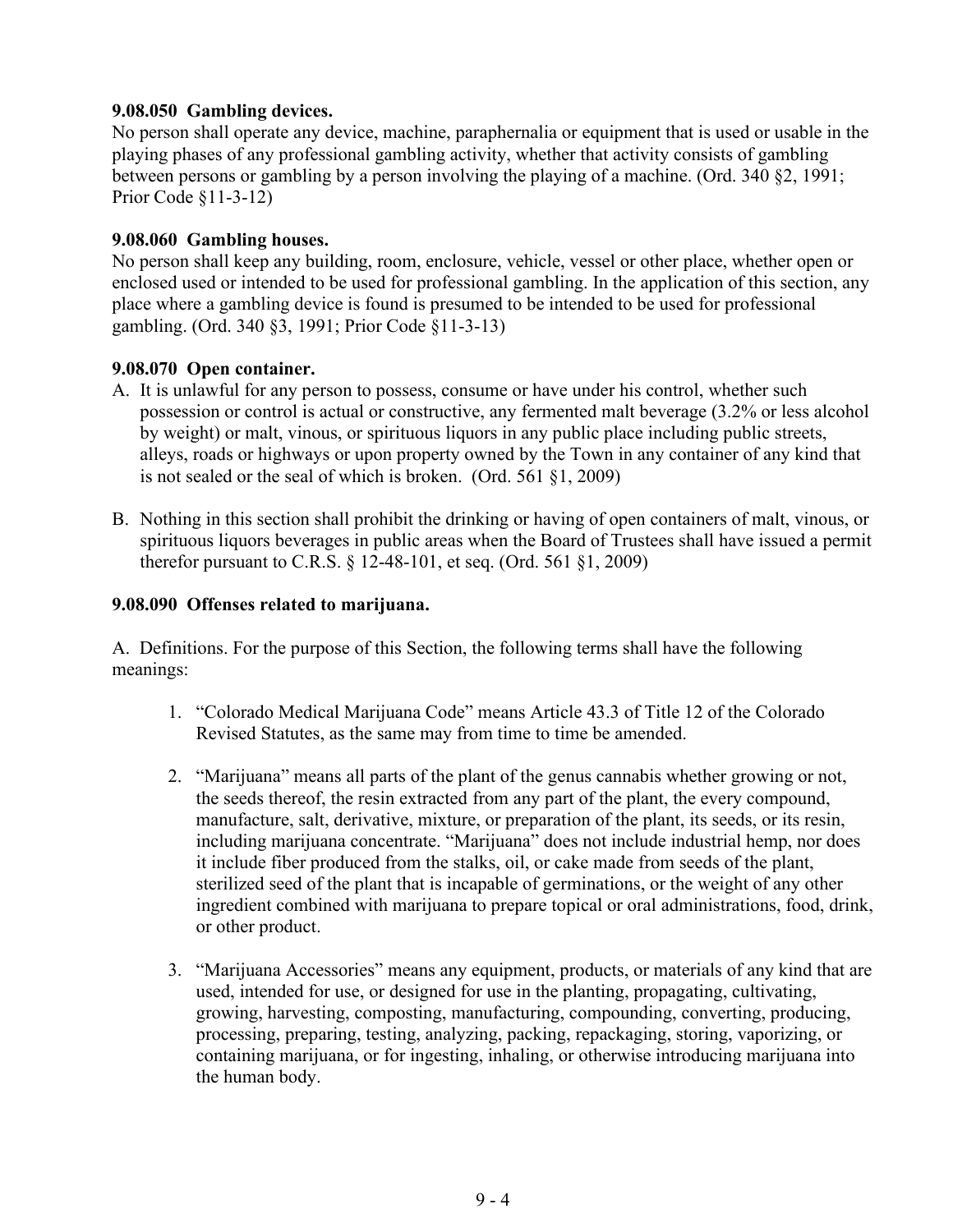- 4. "Marijuana Products" means concentrated marijuana products and marijuana products that are compromised of marijuana and other ingredients and are intended for use or consumption, such as, but not limited to, edible products, ointments, and tinctures.
- 5. "Medical Marijuana Card" means a card properly and duly issued under the Colorado Medical Marijuana Code.
- B. Possession of marijuana and marijuana accessories.
	- 1. No person under twenty-one (21) years of age shall possess marijuana or marijuana accessories unless such person has been issued a medical marijuana card. If such person has been issued a medical marijuana card, such person shall not possess more than two ounces of marijuana unless otherwise authorized to do so by the Colorado Medical Marijuana Code.
	- 2. No person twenty-one (21) years of age or older shall possess more than one ounce of marijuana unless such person has been issued a medical marijuana card. If such person has been issued a medical marijuana card, such person shall not possess more than two ounces of marijuana unless otherwise authorized to do so by the Colorado Medical Marijuana Code.
- C. Sale and transfer of marijuana and marijuana accessories.
	- 1. No person shall sell, distribute, transfer, trade, exchange or give marijuana or marijuana accessories, with or without remuneration, to a person under the age of twenty-one (21) years.
	- 2. No person shall sell, distribute, transfer, trade or exchange marijuana or marijuana accessories, with or without remuneration, to a person twenty-one (21) years of age or older.
	- 3. No person shall give more than one ounce of marijuana to a person twenty-one (21) years of age or older.
- D. Public consumption or use of marijuana.
	- 1. No person shall openly and publicly consume marijuana.
	- 2. No person shall consume or use marijuana in a manner that endangers others.
	- 3. No person shall consume or use marijuana in a location or facility owned or operated by the Town of Kremmling, including but not limited to public parks, public buildings, public streets and public rights-of-ways.
- E. Prohibitions regarding minors on private property. No person who is in possession and control of private property shall knowingly allow any person under the age of twenty-one (21) years to possess or consume marijuana on such private property, unless such person under the age of twenty-one (21) years has been issued a medical marijuana card. For purposes of this subsection E, "possession and control of private property" shall mean, without limitation, the owner, tenant or designated custodian, such as a house-sitter or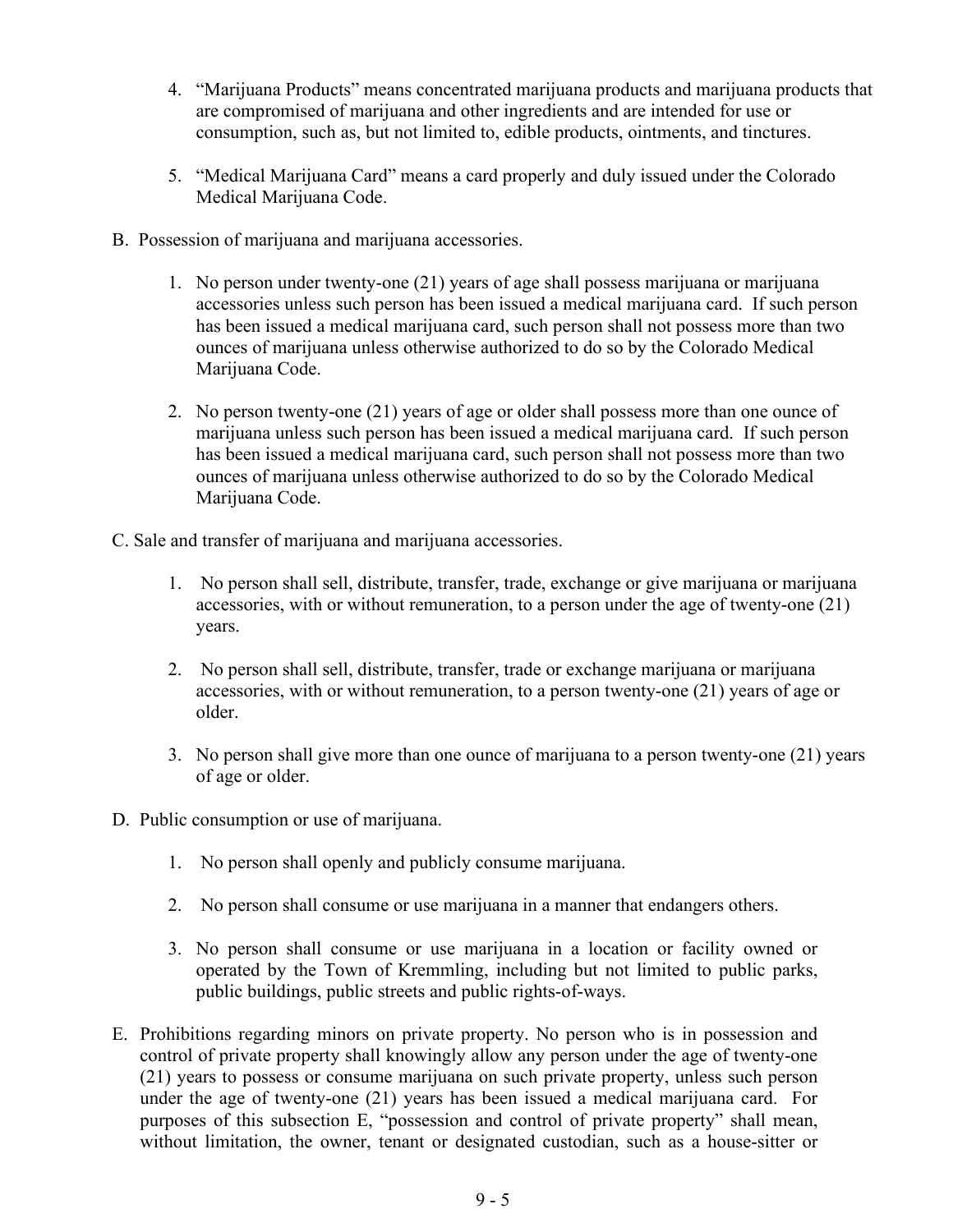baby-sitter, of private property.

- F. Personal cultivation of marijuana
	- 1. No person twenty-one (21) years of age or older shall possess more than six marijuana plants, only three or fewer of which shall be mature flowering plants. The marijuana produced by such plants, in excess of one ounce, shall be maintained on the premises where grown and shall not be sold.
	- 2. No person shall cultivate marijuana plants except in an enclosed and locked space and in compliance with all relevant provisions of the Kremmling Municipal Code.
	- 3. No person shall openly or publicly cultivate marijuana (Ord. 656 §6, 2015)

### **9.08.200 Violation - Penalty.**

Any person who violates any provision of any section of this chapter commits an offense. Any person convicted of violation of any section of this chapter shall be punished as provided in Kremmling Municipal Code Section 1.16.010. (Ord. 535 §22, 2008)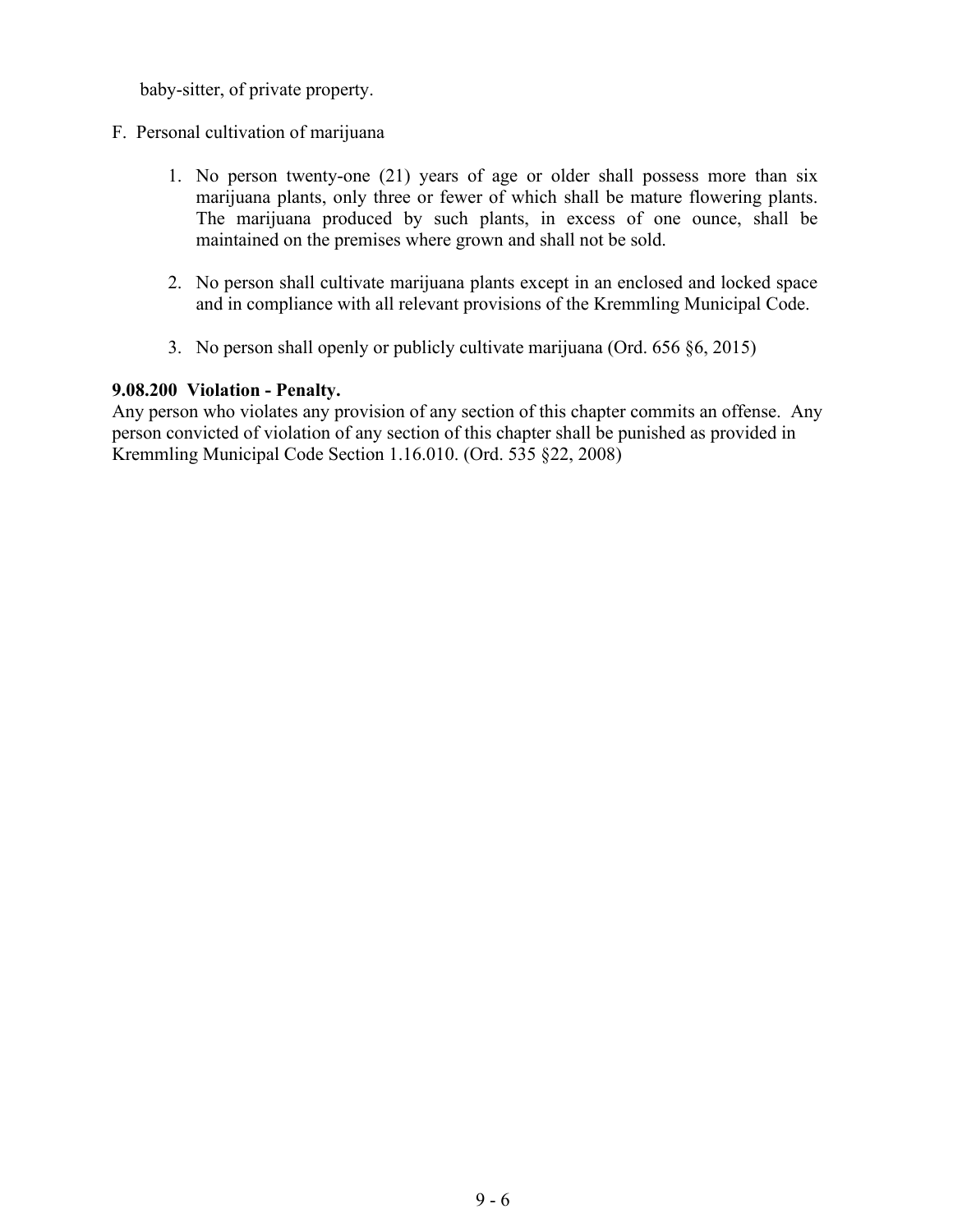# **9.12 - Offenses Against Public Peace**

<span id="page-6-0"></span>

| <b>Sections</b> | Page |
|-----------------|------|
|                 |      |
|                 |      |
|                 |      |
|                 |      |
|                 |      |
|                 |      |
|                 |      |
|                 |      |
|                 |      |
|                 |      |

# **9.12.010 Advertising.**

On public property it is unlawful for any person to announce, advertise, or call the public's attention in any way to any article or service for sale or hire. (Prior Code §11-1-11)

# **9.12.020 Conspiracy.**

- A. A person commits conspiracy to commit a crime, if with the intent to promote or facilitate its commission, he agrees with another person or persons that they, or one or more of them, will engage in conduct which constitutes a crime, or an attempted crime, or he agrees to aid the other person or persons in the planning or commission of a crime, or of an attempt to commit such crime.
- B. No person may be convicted of a conspiracy to commit an offense under this Code, unless an overt act in pursuance of that conspiracy is proved to have been done by him, or by a person with whom he conspired. (Ord. 535 §24, 2008; Ord. 344 §1, 1991; Prior Code §11-3-1)

# **9.12.030 Disturbing the peace.**

Any person who shall in this Town disturb the peace and quiet of others by violent, offensive or obstreperous conduct or carriage, or by loud and unusual noises, or by obscenity and "fighting words," calculated to provoke a breach of the peace, or by assaulting, striking or fighting another, or any person who, in this Town, shall permit any such conduct in or upon any house or premises owned or controlled or possessed by him or them, when within his, her or their power to prevent the same, so that others in the vicinity are disturbed, commits an offense. (Ord. 535 §25, 2008; Ord. 341 §1, 1991)

# **9.12.040 Loitering on public property.**

On any public property it is unlawful for any person to sleep on seats, benches, sidewalks, curbs, planters, walls or other areas; engage in obscenity or "fighting words," or, engage in any disorderly conduct or behavior. (Ord. 535 §26, 2008; Ord. 341 §2, 1991)

# **9.12.050 Loitering on private property.**

Any person who shall be found loitering in or about any hotel or place of business and shall refuse to vacate such place when requested to do so by the proprietor, or by any officer of the Town, commits an offense. (Ord. 535 §27, 2008; Prior Code §11-3-4)

# **9.12.060 Disturbing a lawful meeting.**

Any person who shall intentionally disturb any religious or other lawful assemblage of people by rude or indecent behavior commits an offense. (Ord. 535 §28, 2008; Ord. 341 §3, 1991; Prior Code  $§1 - 3 - 5)$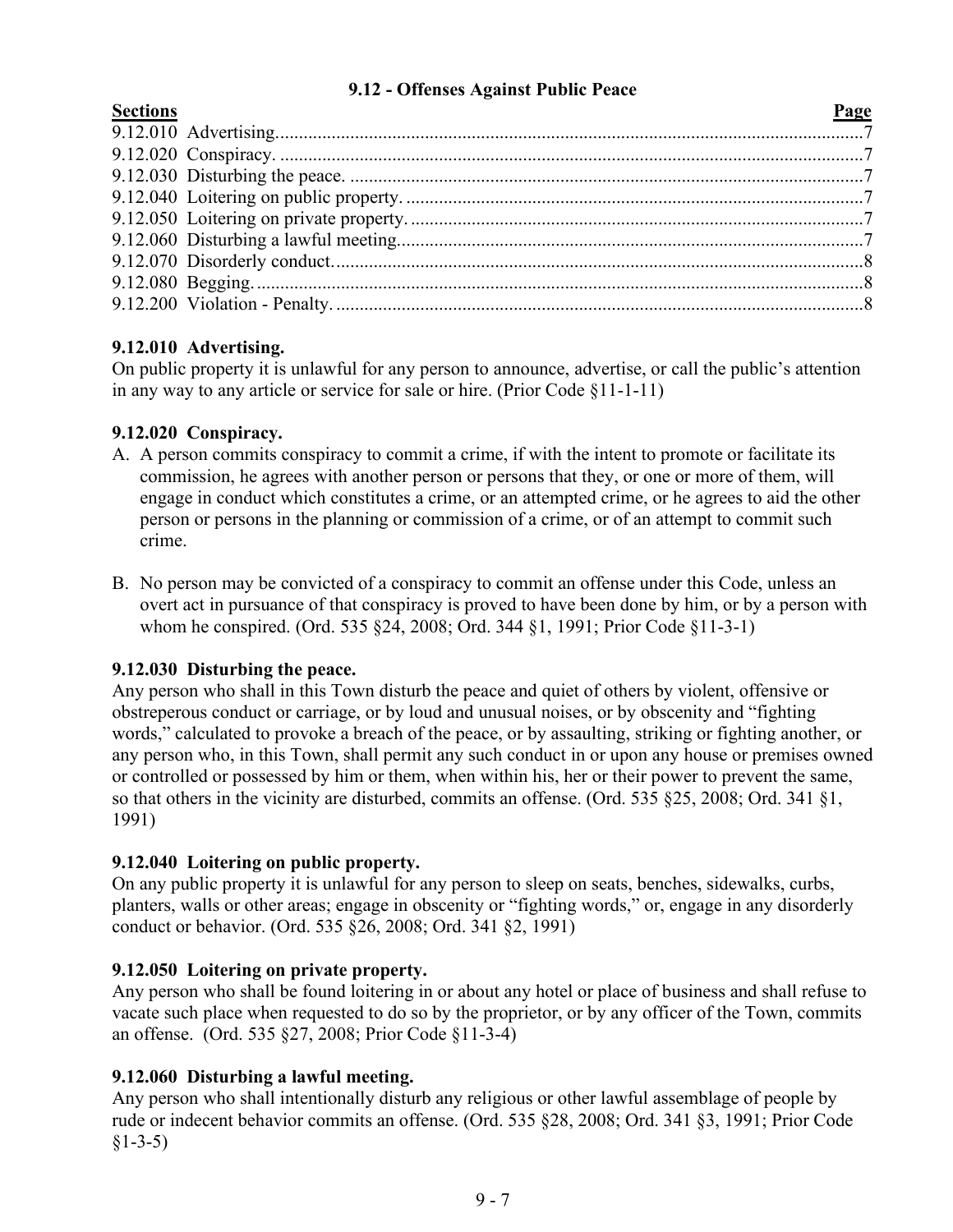## **9.12.070 Disorderly conduct.**

Any person who shall commit any indecent, lewd or filthy act in any place within this Town, or shall utter any lewd or filthy word or use any filthy or abusive language in the hearing of other persons publicly, or shall make any obscene gestures to or about any other person publically, commits an offense. (Ord. 535 §29, 2008; Prior Code §11-3-6)

### **9.12.080 Begging.**

It is unlawful for any person to beg or go from door to door of private homes or commercial and business establishments or place himself in or upon any public way or public place to beg or to receive money or other things of value. (Ord. 535 §30, 2008; Prior Code §11-4-3)

### **9.12.200 Violation - Penalty.**

Any person who violates any provision of any section of this chapter commits an offense. Any person convicted of violation of any section of this chapter shall be punished as provided in Kremmling Municipal Code Section 1.16.010. (Ord. 535 §31, 2008)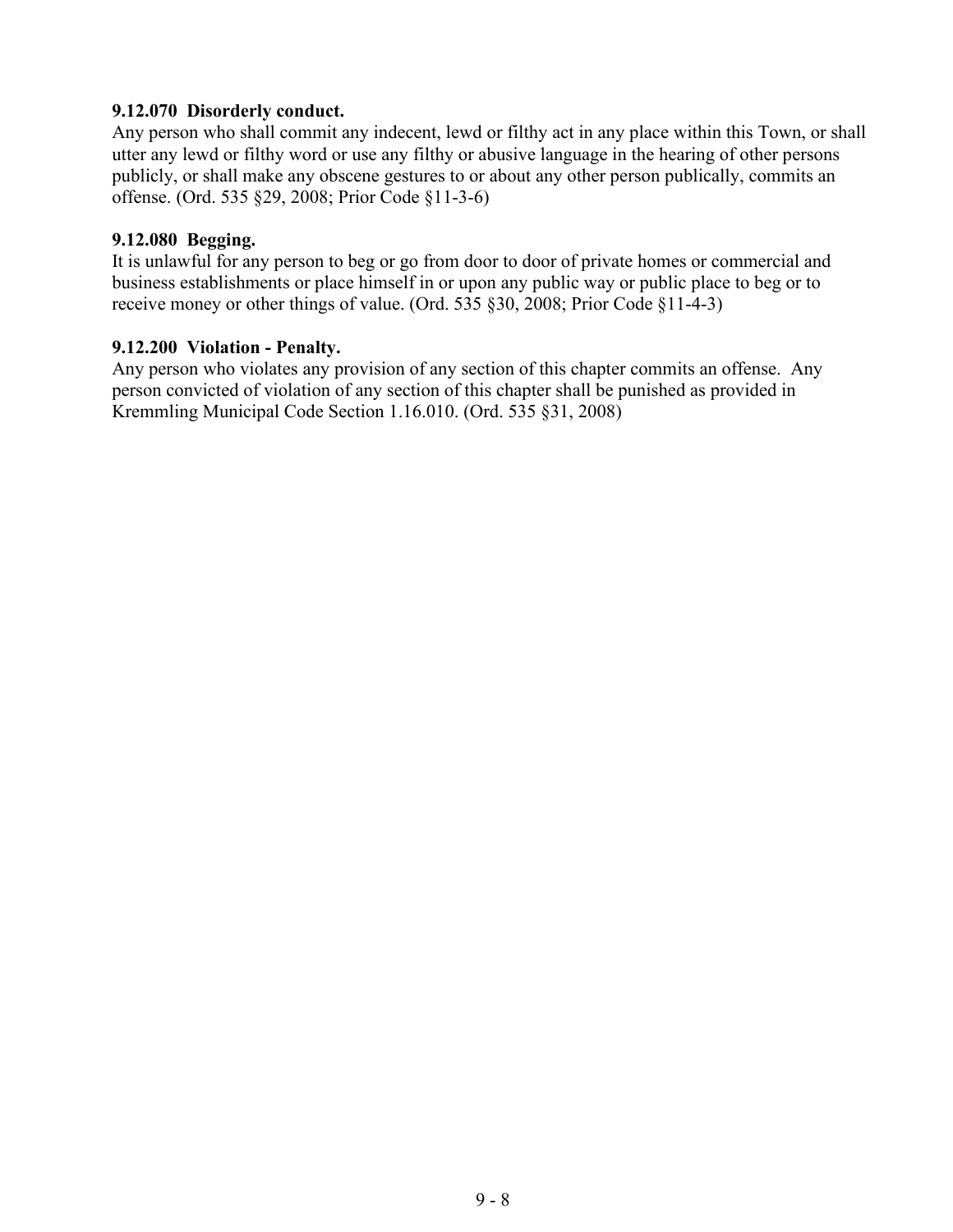## **9.16 - Offenses Against Property**

<span id="page-8-0"></span>

| <b>Sections</b> |  |
|-----------------|--|
|                 |  |

| <b>Sections</b> | <b>Page</b> |
|-----------------|-------------|
|                 |             |
|                 |             |
|                 |             |
|                 |             |
|                 |             |
|                 |             |
|                 |             |
|                 |             |
|                 |             |
|                 |             |
|                 |             |
|                 |             |
|                 |             |
|                 |             |
|                 |             |
|                 |             |
|                 |             |
|                 |             |

### **9.16.010 Definition.**

For the purpose of this chapter, "public property" shall mean publically-owned property within the Town, except the traveled portion of public streets, and shall include any park, sidewalk, curb, or any part of any public right-of-way devoted to any planting or park-like use. (Prior Code §11-1-1)

#### **9.16.020 Disfigurement.**

On any public property it is unlawful for any person to willfully mark, deface, disfigure, injure, tamper with, displace or remove, any building, railing, bench, paving, paving material, waterline, or any facilities or property and equipment of any public utilities or parts or appurtenances thereof, signs, notices, or placards, whether temporary or permanent, monuments, stakes, posts, or other boundary markers, wall or rock border, or other structures or equipment, facilities or public property or appurtenance whatever, either real or personal property. (Prior Code §11-1-2)

# **9.16.030 Restrooms.**

On any public property it is unlawful for any person to fail to cooperate in maintaining restrooms and washrooms in a neat and sanitary condition. No person over the age of six years shall use the restrooms and washrooms designated for the opposite sex, or use any real or personal property as a restroom or washroom. (Prior Code §11-1-3)

#### **9.16.040 Removal of soil, trees, shrubs.**

On any public property it is unlawful for any person to dig and remove any sand, soil, rock, stones, trees, shrubs, or plants, down timber or other wood or materials, or make any excavation by tool. (Prior Code §11-1-4)

#### **9.16.050 Erection of structures.**

On any public property it is unlawful for any person to construct or erect any building or structure of whatever kind, whether permanent or temporary in character, any tent, fly or windbreak, or run or string any rope, cord, or wire into, upon or across, any public property, except on special permit issued by the Board of Trustees. (Prior Code §11-1-5)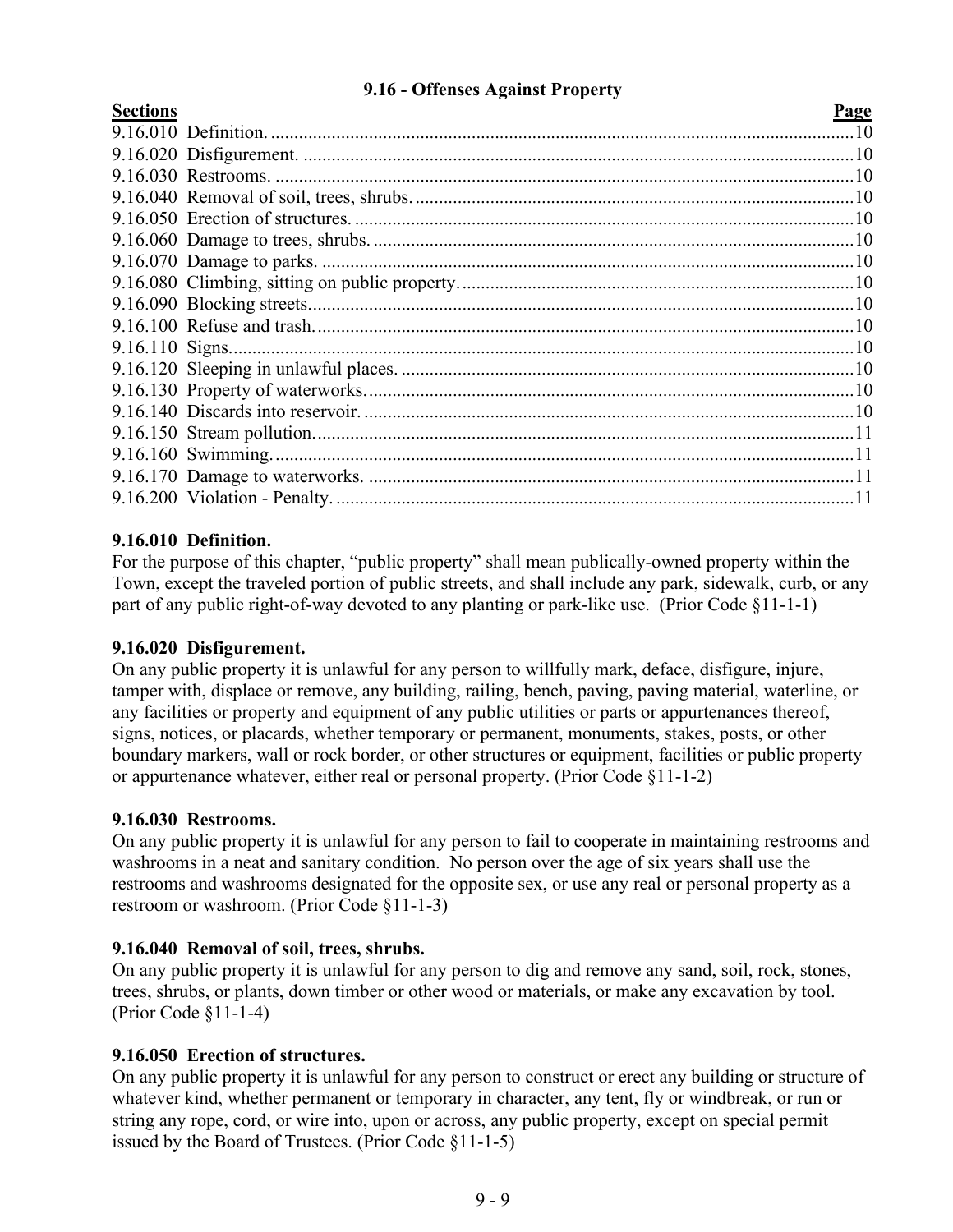## **9.16.060 Damage to trees, shrubs.**

On any public property it is unlawful for any person without a permit issued by the Board of Trustees to damage, cut, carve, burn, transplant or remove any tree or plant or injure the bark or pick the flowers or seeds of any tree or plant. Nor shall any person attach any rope, wire, or other contrivance to any tree or plant. (Prior Code §11-1-6)

#### **9.16.070 Damage to parks.**

No person shall dig in or drive any motor vehicle or motorcycle upon any public property, or otherwise disturb, or in any other way injure or impair the natural beauty or usefulness of any park are. (Prior Code §11-1-7)

### **9.16.080 Climbing, sitting on public property.**

On any public property it is unlawful for any person to climb any tree, or walk, stand or sit upon monuments, fountains, railings, fences, planted areas, or upon any other property not designed or customarily used for such purposes. (Prior Code §11-1-8)

#### **9.16.090 Blocking streets.**

It is unlawful for any person to intentionally stand, sit or lie in or upon any street, sidewalk, stairway or crosswalk so as to prevent free passage of persons or vehicles passing over, along or across any street, sidewalk, stairway or crosswalk. (Prior Code §11-1-9)

### **9.16.100 Refuse and trash.**

It is unlawful for any person to drop, throw, place, discard, dump or leave or otherwise deposit any bottles, broken glass, garbage, ashes, papers, boxes, cans, dirt, rubbish, waste, refuse or other trash in any public property except in waste containers provided therefore. No such refuse or trash shall be placed in any waters in or contiguous to any park, or planted area, or left anywhere on the grounds thereof. (Prior Code §11-1-10)

#### **9.16.110 Signs.**

On any public property it is unlawful for any person to paste, glue, tack, or otherwise post any sign, placard, advertisement, or inscription whatever, nor shall any person erect or cause to be erected any sign whatever on any public lands or highways or roads, without first obtaining permission of the Board of Trustees. (Prior Code §11-1-12)

#### **9.16.120 Sleeping in unlawful places.**

It is unlawful for any person to occupy, lodge or sleep in any vacant or unoccupied barn, garage, shed, shop or other building or structure without permission of the owner of person entitled to the possession of it, or sleeping in the vacant lot or any public place whatsoever. (Prior Code §11-1-13)

#### **9.16.130 Property of waterworks.**

No person shall enter upon any land used by the Town for a municipal waterworks system, without permission of the Town. (Prior Code §11-1-14)

# **9.16.140 Discards into reservoir.**

No person shall throw or cause to be placed into any reservoir, stream, ditch or pipe used in the operation of the municipal waterworks any substance which tends to pollute the water therein. (Prior Code §11-1-15)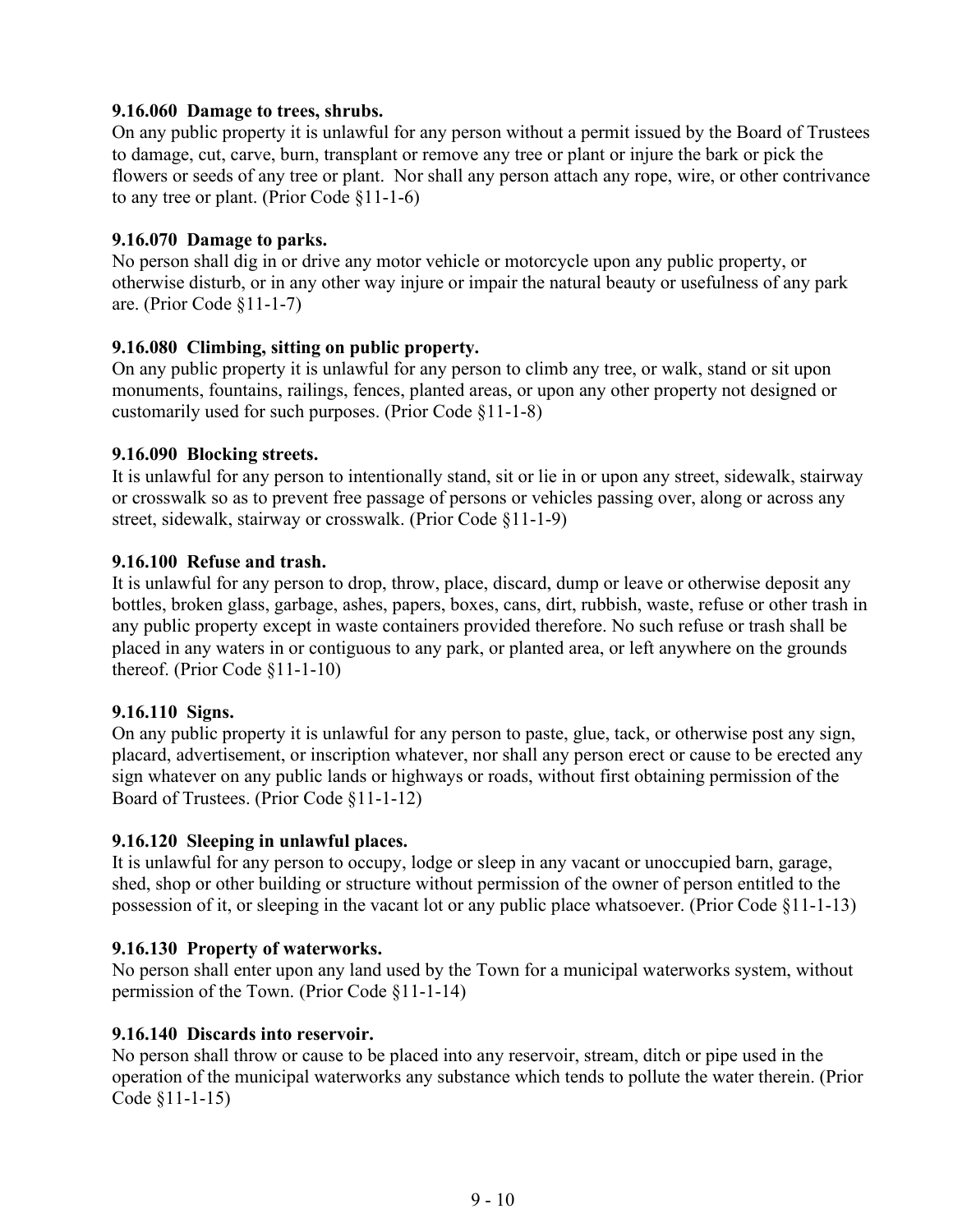#### **9.16.150 Stream pollution.**

No person shall throw or cause to be placed into any stream or source from which such water is taken for five miles above the point from which it is taken, any substance which tends to pollute the water therein. (Prior Code §11-1-16)

#### **9.16.160 Swimming.**

No person shall bathe or swim in, or bathe any animal in, or cause any animal to enter into or swim in, any water which is a source of water for the municipal waterworks. (Prior Code §11-1-17)

### **9.16.170 Damage to waterworks.**

No person shall injure, deface or impair any part of the municipal waterworks of the Town. (Prior Code §11-1-18)

#### **9.16.200 Violation - Penalty.**

Any person who violates any provision of any section of this chapter commits an offense. Any person convicted of violation of any section of this chapter shall be punished as provided in Kremmling Municipal Code Section 1.16.010. (Ord. 535 §32, 2008; Prior Code §11-1-9)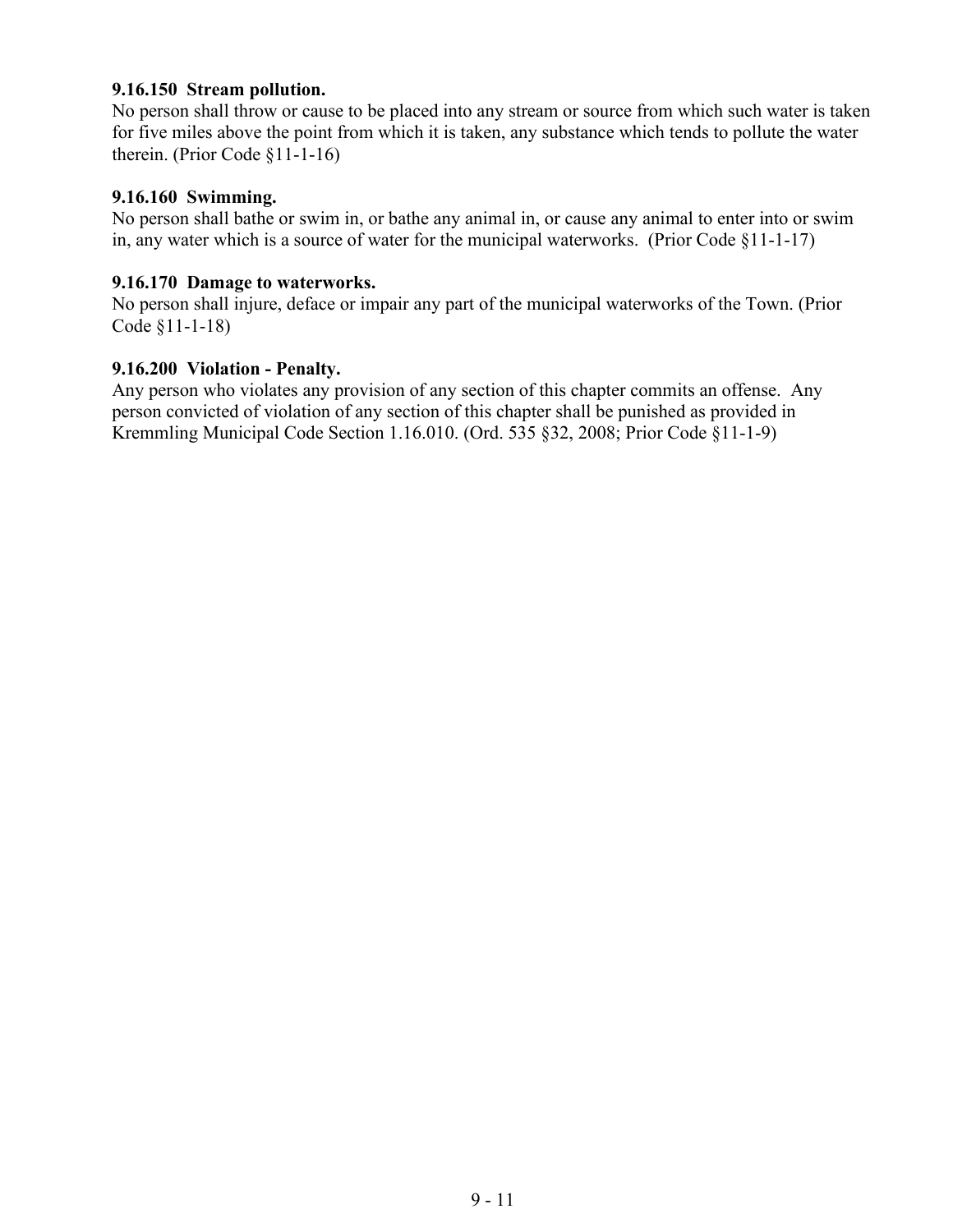## **9.20 - Offenses by or Against Minors**

<span id="page-11-0"></span>

| <b>Sections</b> |                                                                                           | Page |
|-----------------|-------------------------------------------------------------------------------------------|------|
|                 |                                                                                           |      |
|                 | 9.20.020 Possession or purchase by Minors of cigarettes and tobacco products prohibited12 |      |
|                 |                                                                                           |      |

# **9.20.010 Curfew.**

- A. It is unlawful for the parent, guardian, or other adult person having the care and custody of a minor under eighteen years of age to permit or allow any such child to be found loitering or being on a street or alley or any public place within the corporate limits of the Town, unless such minor child is accompanied by and in the immediate custody of such parent, guardian or other adult person having the authorized supervision, care or custody of the minor after the hour of ten p.m. through the hour of six a.m. Sunday through Thursday and after the hour of midnight through six a.m. Friday and Saturday.
- B. It is unlawful for any minor child under eighteen years of age to be found loitering or being on a street or alley or any public place within the corporate limits of the Town, unless such minor child or children is accompanied by and in the immediate custody of the minor's parent or guardian or other adult person having the authorized supervision, care or custody of the minor after the hour of ten p.m. through the hour of six a.m. Sunday through Thursday and after the hour of midnight through six a.m. Friday and Saturday. Any minor served with a citation under this section shall appear in municipal court accompanied by the minor's parent or legal guardian.
- C. If any police officer of the Town finds any minor child in violation of this section such police officer is authorized and empowered to take such minor child into his custody and deliver the child to his or her parent or guardian.
- D. Nothing in this section shall be construed to prohibit any minor child from attending any school function, entertainment or athletic contest or being gainfully employed; provided only, that he or she goes directly home after conclusion of such function, entertainment or athletic contest and in no case shall such immunity extend beyond thirty minutes after conclusion of such school function or gainful employment.

(Ord. 604 §1, 2011; Ord. 308 §1, 1988; Prior Code §11-4-1)

# **9.20.020 Posession or purchase by minors of cigarettes and tobacco products prohibited.**

- A. Definitions. As used in this Section, the following words shall have the following meanings:
	- 1. "Cigarette" shall have the same meaning as set forth in C.R.S. § 39-28-202(4).
	- 2. "Minor" means a person under eighteen (18) years of age.
	- 3. "Possess" or "possession" means that a person has or holds any amount of a tobacco product, or has a tobacco product within his or her immediate presence and control, including presence and control within a motor vehicle that is being driven by such person and includes the consumption, smoking, ingesting, absorbing, inhaling, or chewing of any tobacco product.
	- 4. "Tobacco" shall have the same meaning as set forth in C.R.S. § 25-14-203(17).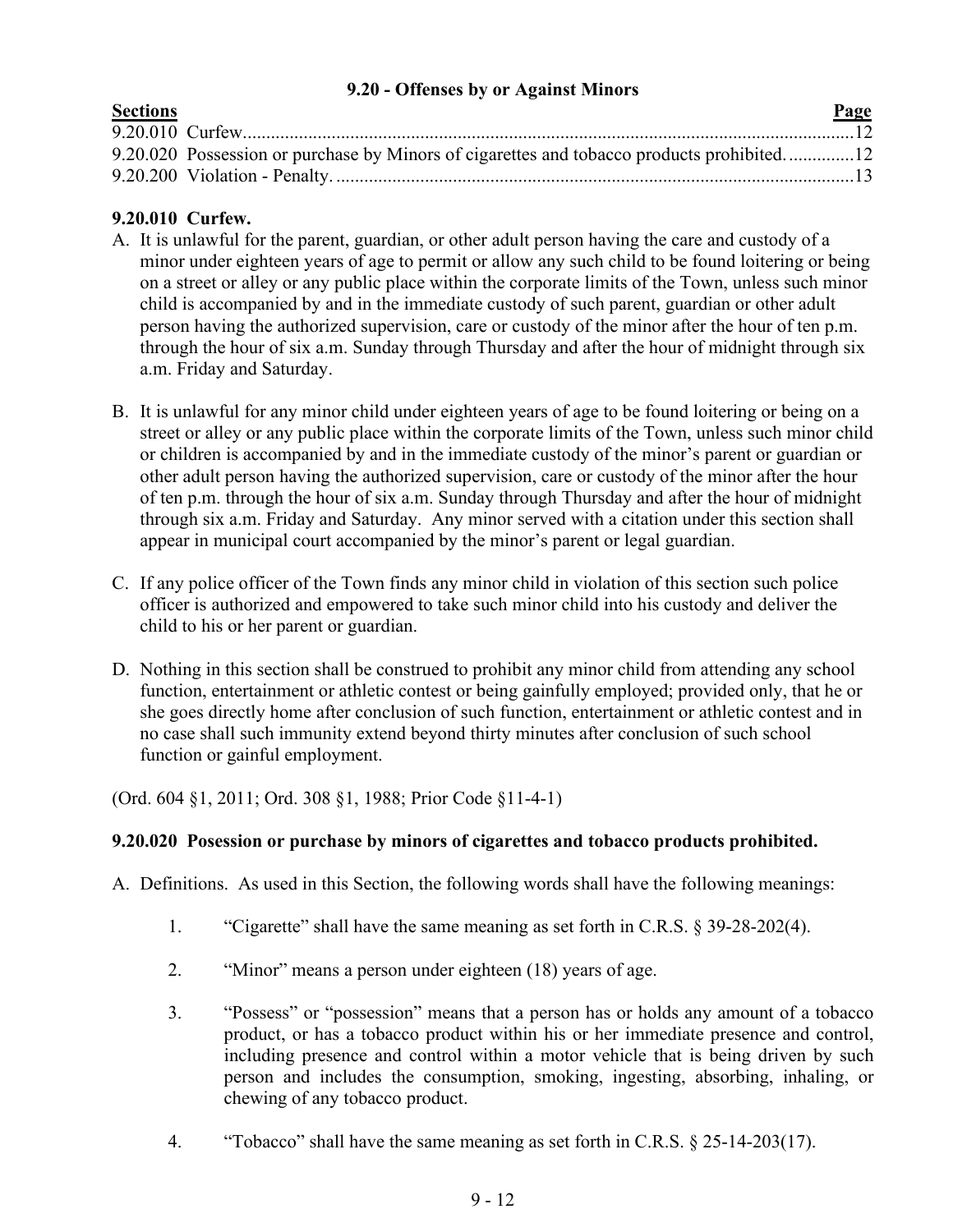- 5. "Tobacco product" shall have the same meaning as set forth in C.R.S. § 18-13-121(5).
- B. It is unlawful for any minor to possess any cigarette, tobacco or tobacco product at any place within the incorporated limits of the Town, except where such minor was acting at the direction of an employee of a governmental agency authorized to enforce or ensure compliance with laws relating to the prohibition of the sale of cigarettes and tobacco products to minors.
- C. It is unlawful for any minor to purchase or attempt to purchase any cigarette, tobacco or tobacco product at any place within the incorporated limits of the Town, except where such minor was acting at the direction of an employee of a governmental agency authorized to enforce or ensure compliance with laws relating to the prohibition of the sale of cigarettes and tobacco products to minors.

#### **9.20.200 Violation - Penalty.**

Any person who violates any provision of any section of this chapter commits an offense. Any person convicted of violation of any section of this chapter shall be punished as provided in Kremmling Municipal Code Section 1.16.010. (Ord. 535 §33, 2008; Ord. 301 §1, 1988 (Part))